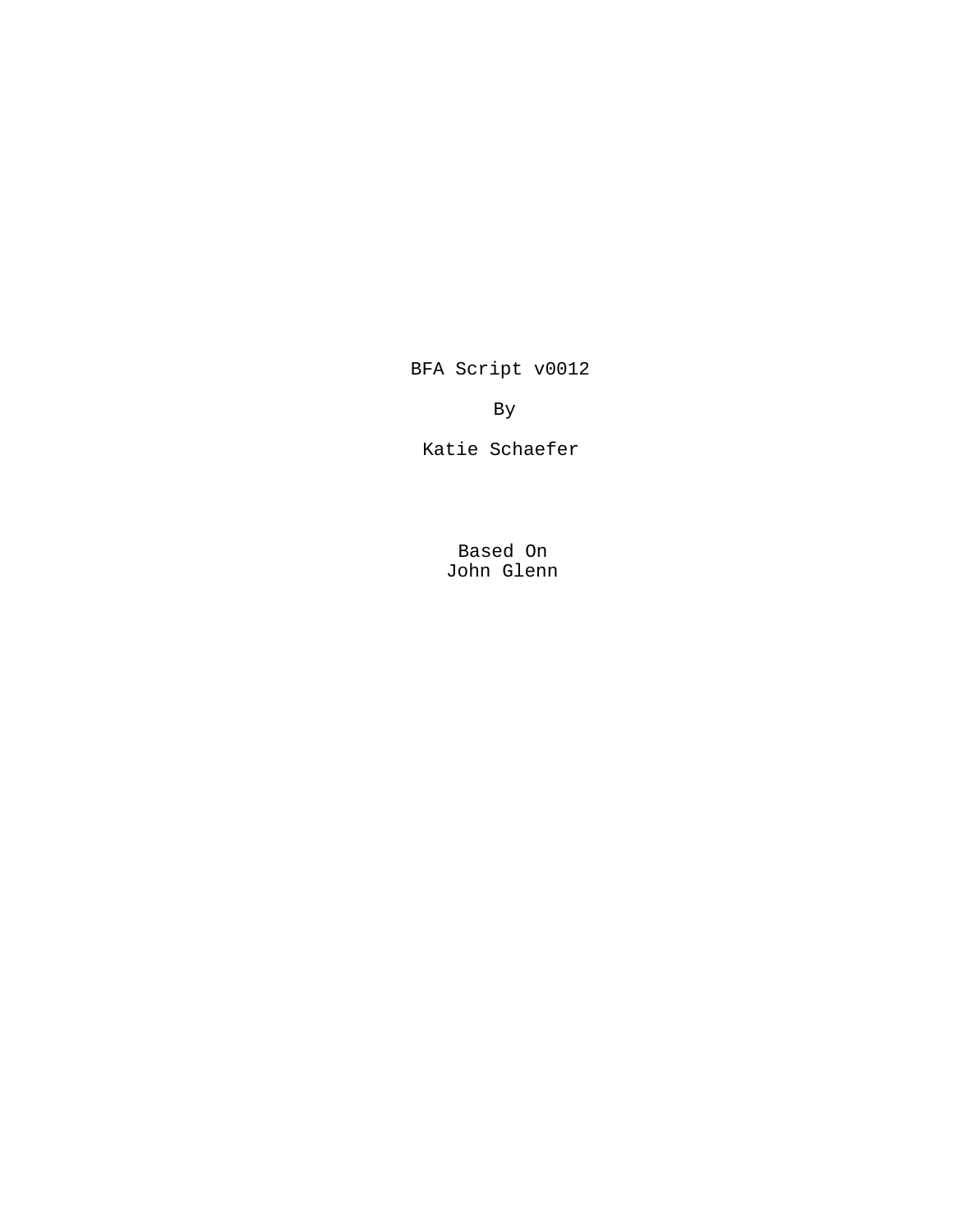The date is February 20th, 1962 and America is about to do something that has never been done before.

# NARRATOR

They will send the 1st American into space around the Earth to gain orbital space flight information.

# NARRATOR

The astronaut chosen was small town boy John Glenn

# JOHN GLENN

The word astronaut was something new, we didn't even know there was such a word. There hadn't been that kind of word when I was a kid or growing up in Ohio.

### NARRATOR

John was raised in New Concord Ohio where his father ran a plumbing business and his mother taught school.

### NARRATOR

As a boy, John would wash cars, sell rhubarb, and delivered the Columbus Daily Dispatch to earn money.

## NARRATOR

At the age of 8, John flew his first airplane with his father and developed a passion for flight that would stay with him throughout his entire life.

### JOHN GLENN

I was in the middle of my junior year in college and Pearl Harbor occurred. And I had just received my private pilots license earlier that year and so I knew where my duty lay and that was to go into the military at that time.

# JOHN GLENN

The space program was just starting and when they put out their criteria for the type of people they wanted, why I seemed to fit the qualifications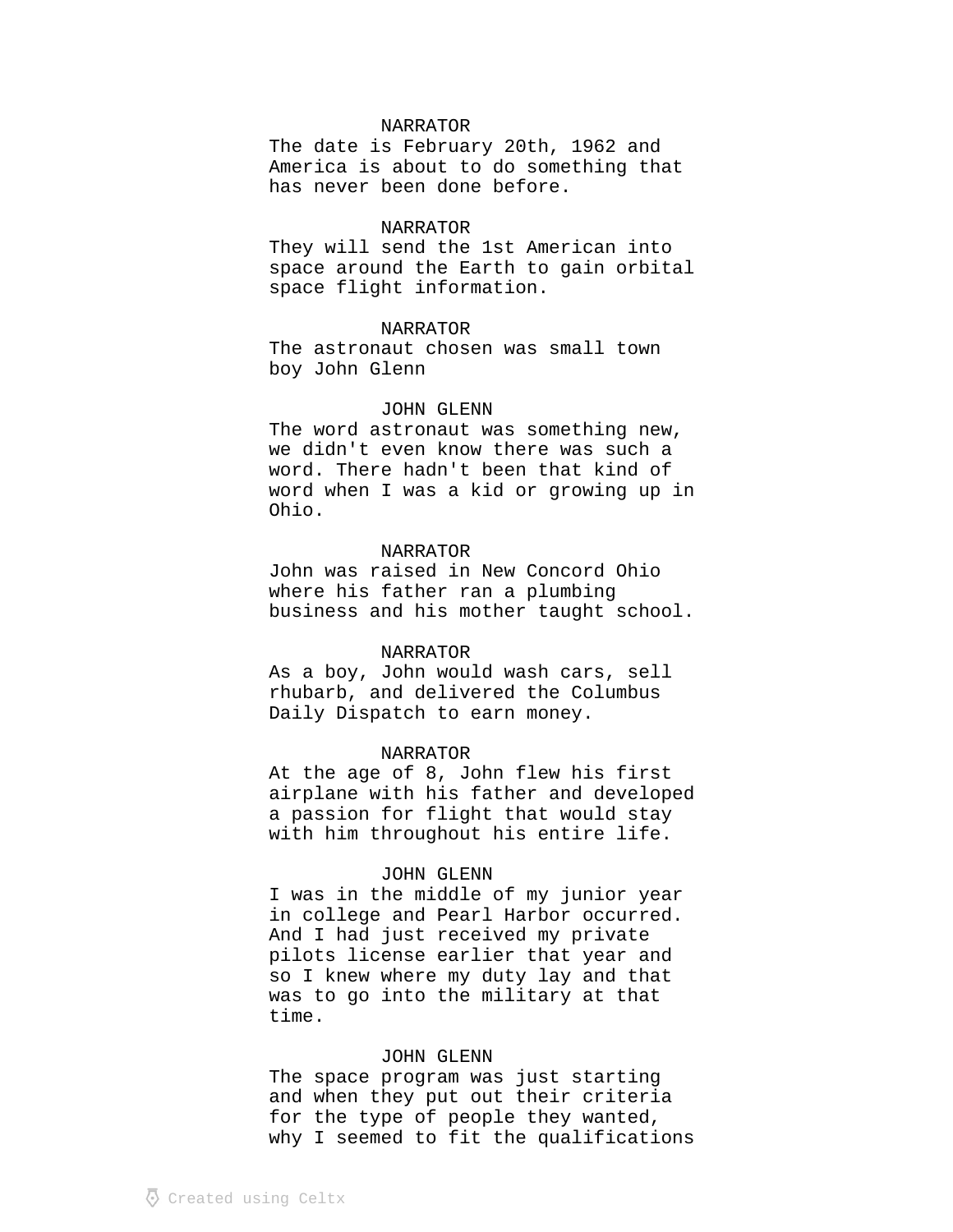Through a series of rigorous training exercises including mental, physical, and psychological testing, the first ever 7 American astronauts would be chosen.

# NARRATOR

With the testing completed, John Glenn was a clear choice and was officially declared a United States astronaut.

### NARRATOR

On that February morning in 1962, John Glenn carried the hope of NASA and all of America on his shoulders.

RECORDED VOICE Godspeed John Glenn.

# RECORDED VOICE

 $3...2...1...0$  -- roger the clock is operating we're underway. It is loud and clear. Roger we're programming and we're all okay.

### JOHN GLENN

Roger 0gs and I feel fine. Oh that view is tremendous.

### NARRATOR

John Glenn spent a total of 4 hours and 55 minutes in space, traveling at a speed of 17,500 mph. At one point within the mission, John would witness a sight that not he, or anyone listening at NASA could explain at the time.

#### JOHN GLENN

Uh this is friendship 7, I'll try to describe what I'm in here. I'm in a thick mass of some very small particles, uh that are brilliantly lit up like they're luminescent. I never saw anything like it, they're around the little -- they're coming by the capsule...and uh they look like little stars -- a whole shower of them.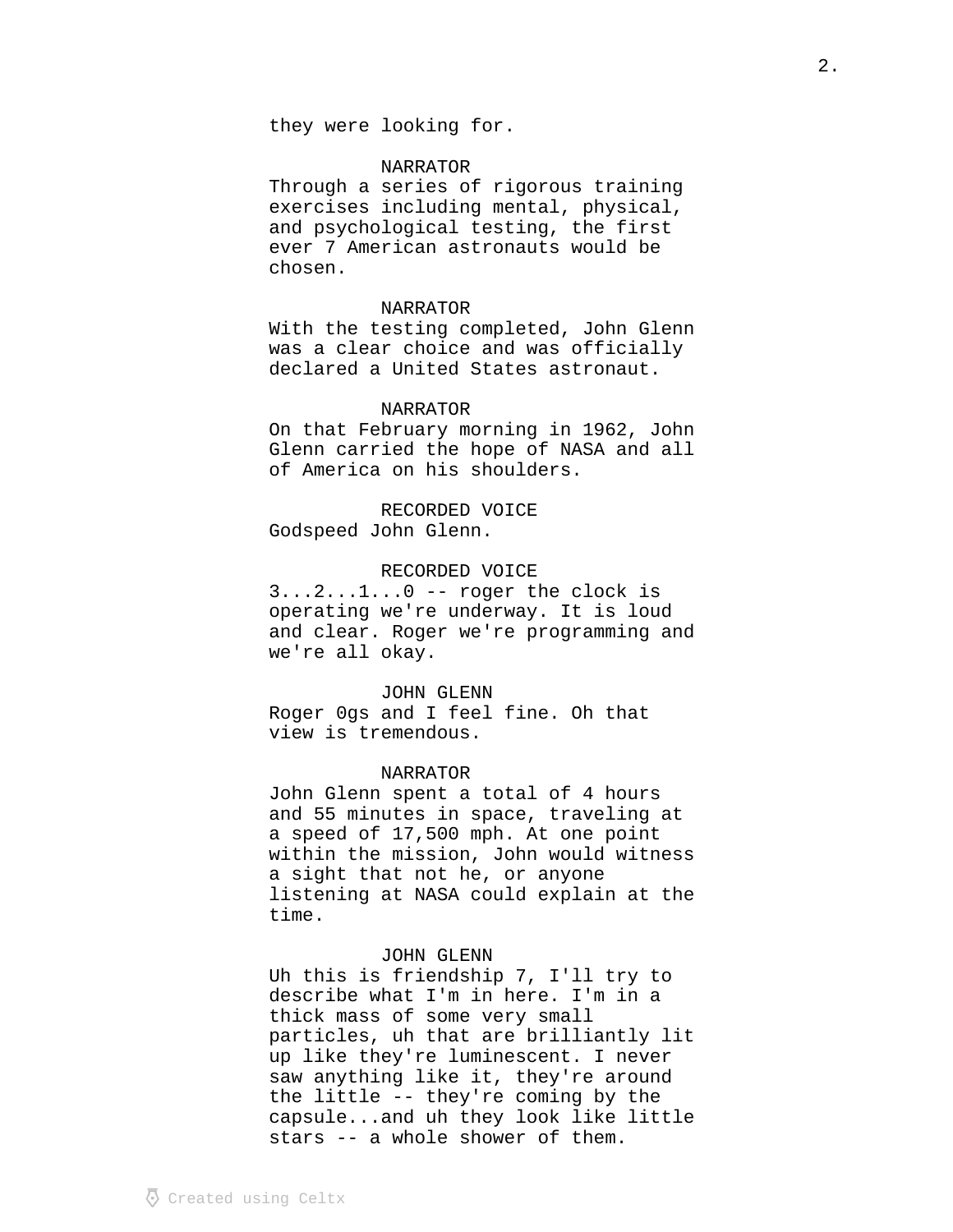During the third orbit, the indicator light for the heat shield turned on. This was cause for extreme worry due to the fact the heat shield was the piece of equipment needed to ensure a safe reentry into the Earth's atmosphere that would keep the capsule, and John Glenn from burning up upon return.

# NARRATOR

NASA decided to cut the mission short in concern for John's safety and had him keep the retro rockets attached over the heat shield instead of removing them which was originally planned.

# NARRATOR

With John's safe return from his historic mission, he was met with adoration and cheers from all over the world. As his childhood sweetheart, one could only wonder if Annie ever thought she'd see this day as she grew up with John.

### NARRATOR

His bravery provided NASA with unknown knowledge such as the effects of weightless flight, radar tracking, communications, the effects on a person's blood pressure and heart rate, and so much more.

### NARRATOR

With this previously unknown knowledge NASA could look at creating more complex missions in the future and push America even farther ahead in the Space Race. But at that moment, John Glenn had lifted the country up to a whole new level.

# NARRATOR

President John F. Kennedy even considered John a national treasure and wouldn't let him go back into space.